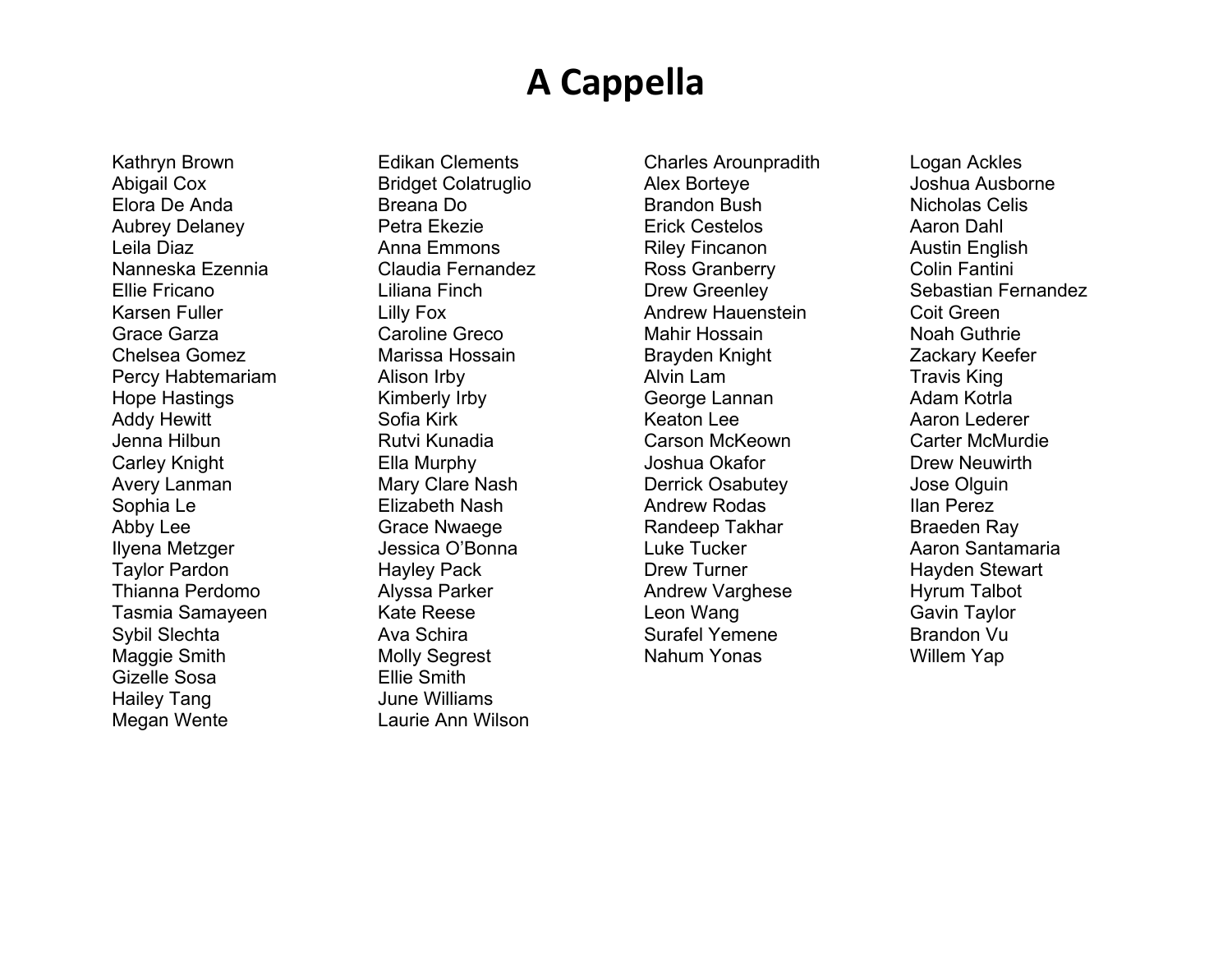#### **Tempo**

#### Piper Sturgeon, Manager

Kathryn Brown Grace Garza Abby Lee Molly Segrest

Liliana Finch Lily Fox Alison Irby Mary Nash

Alex Borteye Erick Cestelos Sebastian Fernandez Drew Turner

Mahir Hossain Aaron Lederer Hayden Stewart Hyrum Talbot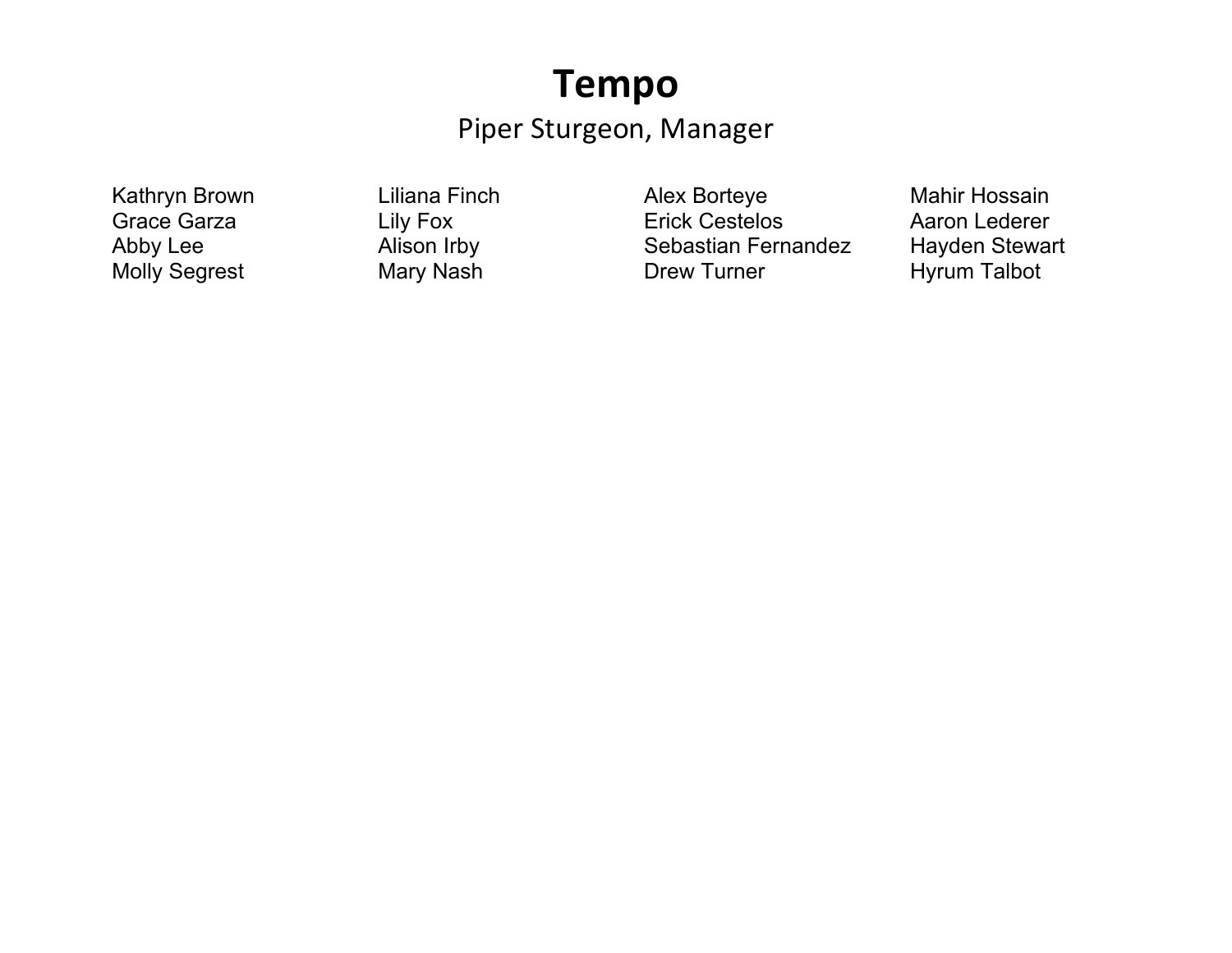# **Chamber Singers**

Ilyena Metzger Maggie Smith Sophia Le Aubrey Delaney Avery Lanman Hope Hastings Nanneska Ezennia Edikan Clements Breana Do Anna Emmons Addy Hewitt Elizabeth Nash Alyssa Parker Ava Schira Kimberly Irby Laurie Ann Wilson

Leon Wang Brandon Bush Keaton Lee Drew Neuwirth Derrick Osabutey Randeep Takhar Andrew Varghese Austin English Charles Arounpradith

Noah Guthrie Zachary Keefer Carter McMurdie Brandon Vu Nahum Yonas Logan Ackles Gavin Taylor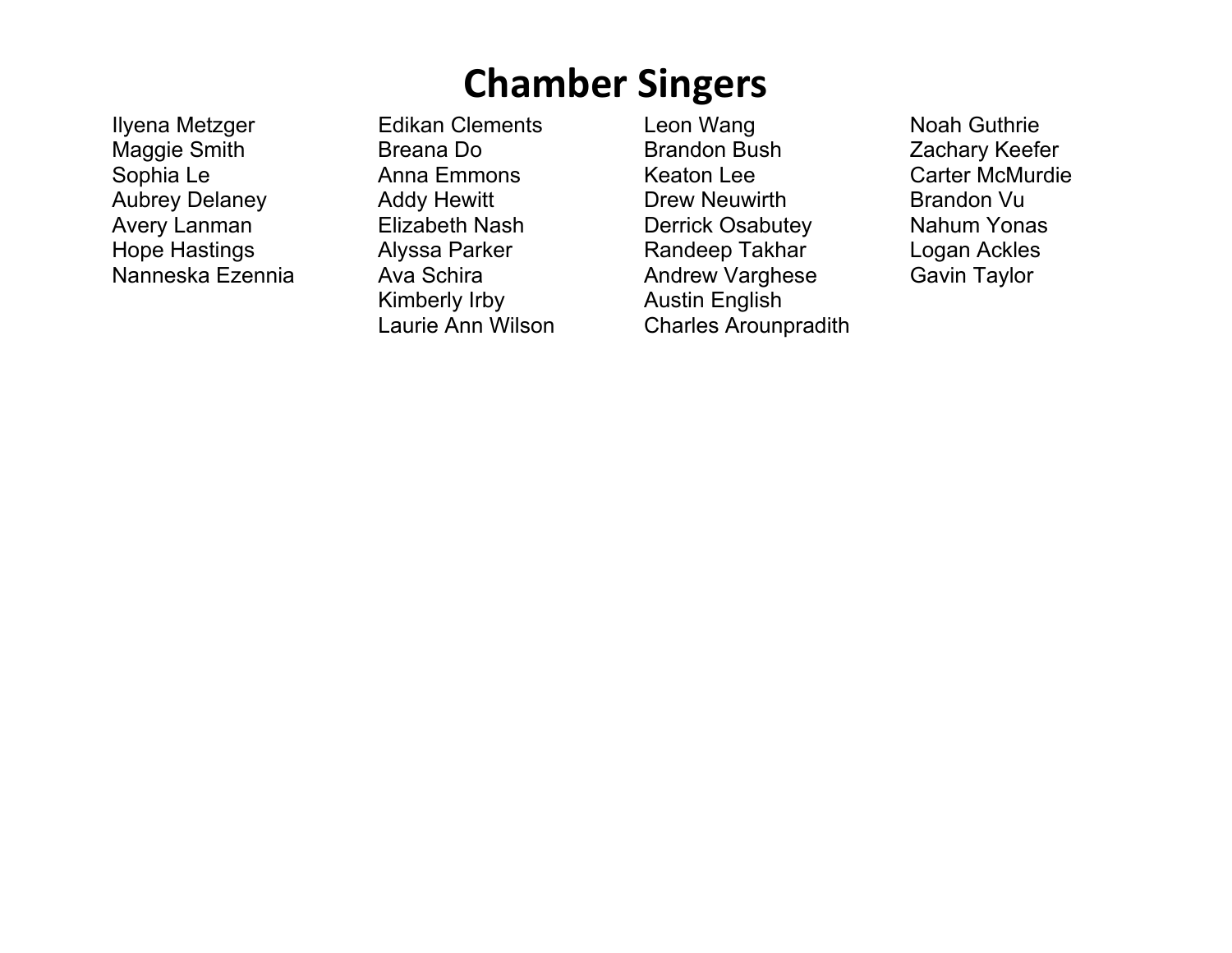# **Bel Canto**

Hayley Breitenstein Kirsten Brockman Jasmine Brumley Kalayna Cooper Sophia Dominguez Katie Gilbreath Jordan Homeier Queenie Igagamao Lorelei Jackson Simone Moody Sophia Morantes

Maame-Osaa Nketia Addison Oestreicher Tiana Oyugi Sydney Sanders Presley Schiller Krista Scorgie Lauren Shaffer Chloe Stovall Chandler Thomas Aliya Thomas Tracy To Sadie Warren

Cyann Baez Emily Castro Emma Chen Samona Downs Dani Evang Elena Grant Sydni Henry Keira Hodges Kennedy Holomshek Ashlyn Huerta Desiree Isom

Sarah Rigby Molly Sheridan Piper Sturgeon Samantha Tucker Bethel Wondwosen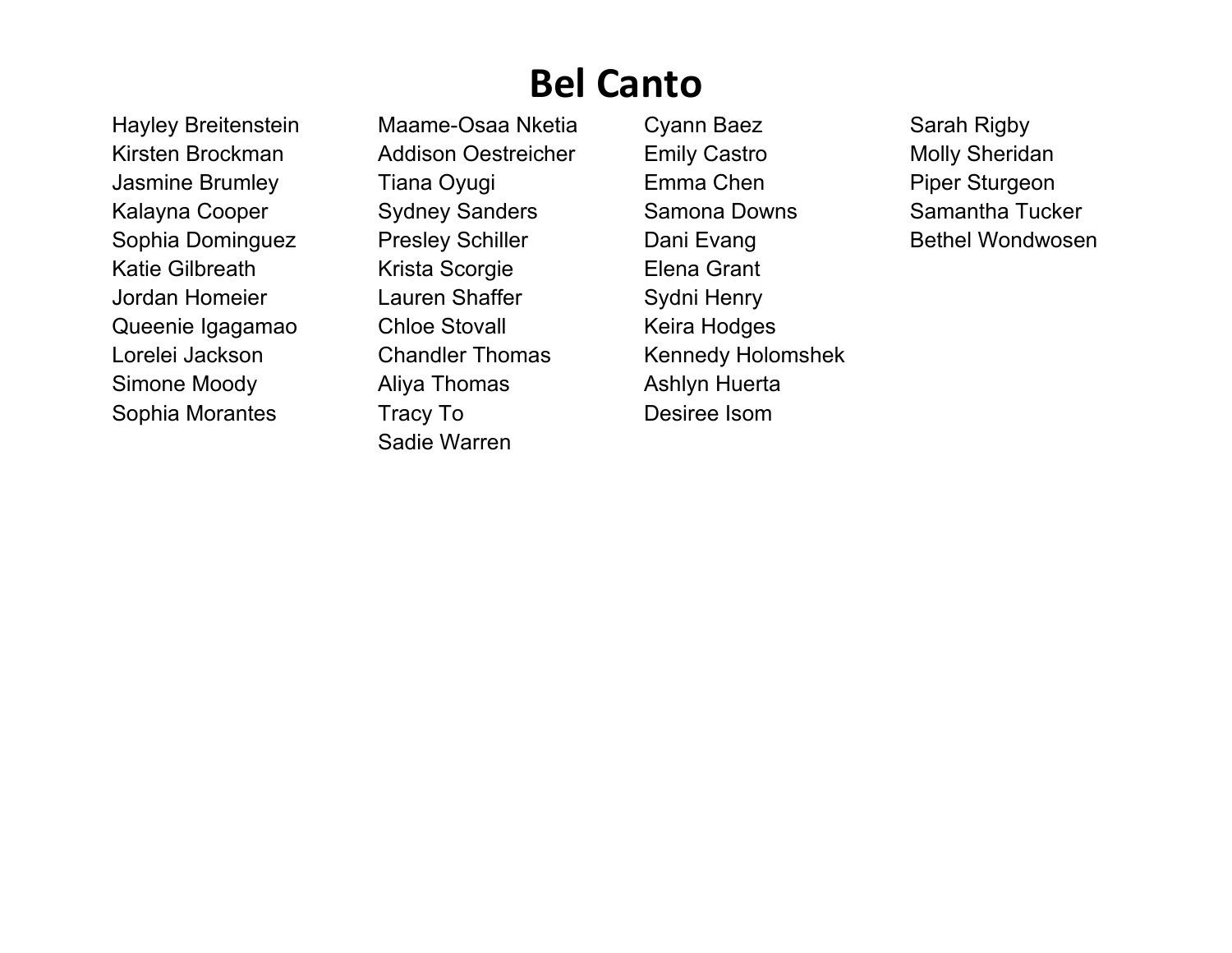# **JV Mixed**

Jaiden Basuil Jordan Barnes AJ Bittel Ianna Bliss Maiya Bloomfield Kaylee Colclasure Emily Forester Annabelle Frigoli Taylor Kelly Avery Luciano Mollie Laughery Paola Martinez Keira Mason Miriam Mendez Redet Mesgana Srushtee More Quynh Nguyen Susi Padilla Rylan Phipps Amber Powell Emma Rains Ariadne Sammua Elizabeth South Peyton Watts

Ayva Arellano Reia Armendariz Julia Barta Morgan Clement Abigail Cooke Jenna Daniel Amira Forbit Arianna Gonzalez Adrianna Gonzalez Melissa Gonzalez Ella Huckaby Eliza King Phebe Libertowski Hailey Loveless Tatum Miller Kennedy Moore Emily Morales Adachiso Nwokedi Paige Orr Gabrielle Roberts Juliana Shipp Peyton Stade Margaret Vogel Suri Wang Emma Zachary

Isaac Ayala Simon Barch Gabriel Chira Landon Cooper Alex Ezell Derek Hewitt Nathan Kohler Karim Kharchou Nawaf Nusair Ha Truong Logan Adams Yabsira Fasika Christian Galvan Seth Keller Tom McDermott Nathan Reske Auron Schade Carson Shumate Kenneth Ta Samarth Thomas Sevy Wang Kiduse Yohannes